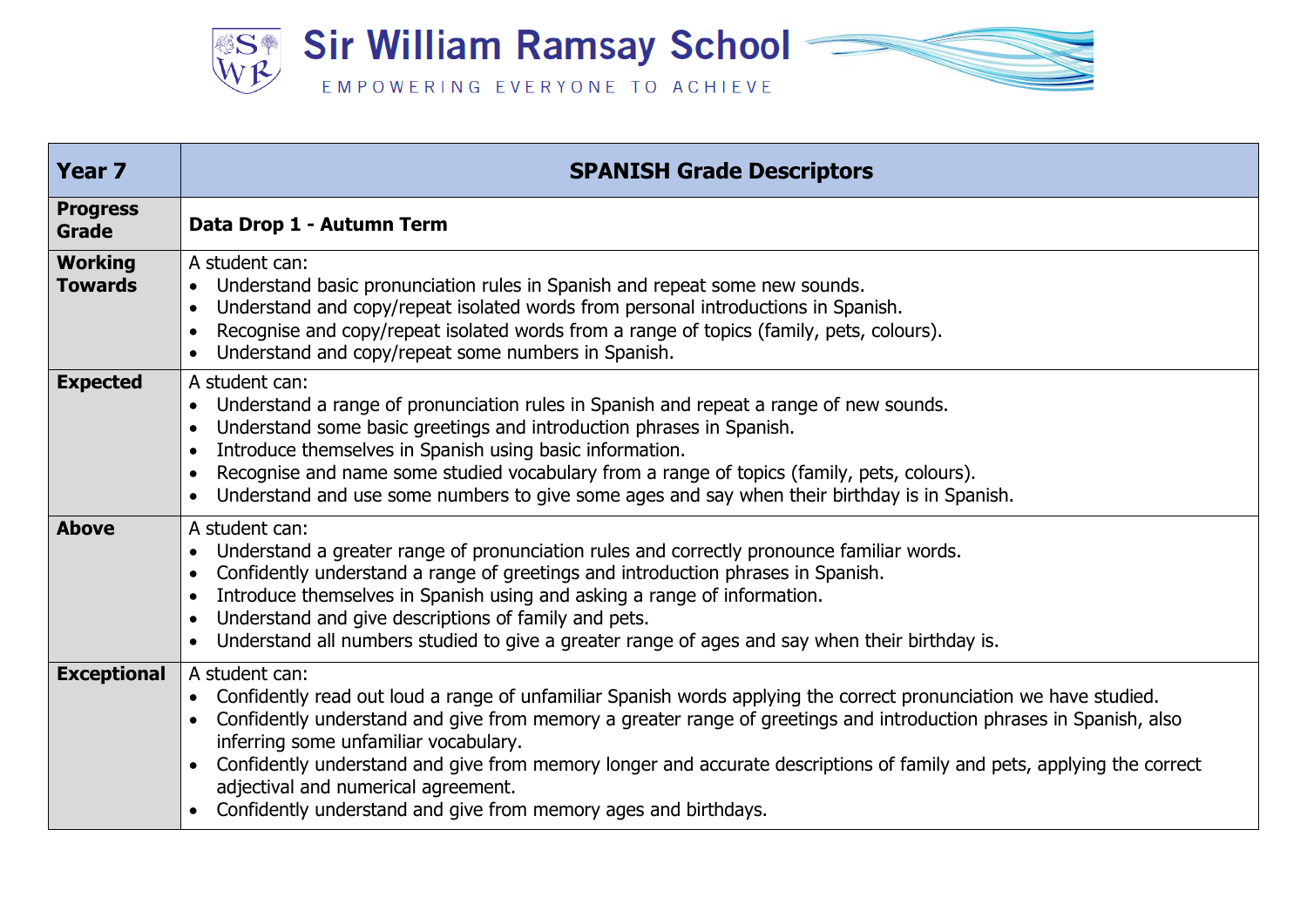**Sir William Ramsay School –** 

**SS®** 

EMPOWERING EVERYONE TO ACHIEVE

| <b>Year 7</b>                    | <b>SPANISH Grade Descriptors</b>                                                                                                                                                                                                                                                                                                                                                                                                                                                                                                                                                                                                                                                                                                                                                                                            |
|----------------------------------|-----------------------------------------------------------------------------------------------------------------------------------------------------------------------------------------------------------------------------------------------------------------------------------------------------------------------------------------------------------------------------------------------------------------------------------------------------------------------------------------------------------------------------------------------------------------------------------------------------------------------------------------------------------------------------------------------------------------------------------------------------------------------------------------------------------------------------|
| <b>Progress</b><br><b>Grade</b>  | Data Drop 2 - Spring Term                                                                                                                                                                                                                                                                                                                                                                                                                                                                                                                                                                                                                                                                                                                                                                                                   |
| <b>Working</b><br><b>Towards</b> | A student can:<br>Understand and copy/repeat basic opinions in Spanish.<br>$\bullet$<br>Understand and copy/repeat some basic free time activities (with the pronoun 'I') in Spanish.<br>$\bullet$<br>Understand and copy/repeat some weather phrases in Spanish.<br>Understand and copy/repeat some basic sport phrases in the (with the pronoun 'I') in Spanish.<br>$\bullet$                                                                                                                                                                                                                                                                                                                                                                                                                                             |
| <b>Expected</b>                  | A student can:<br>Use basic opinions in Spanish and recognise adjectives to justify them.<br>Understand the basic structure of regular verbs in the present tense and use some verb endings with basic free time activities<br>verbs.<br>Understand and use basic weather phrases in Spanish to describe seasons.<br>$\bullet$<br>Understand and use some sport phrases in Spanish, using the appropriate verbs with at least 2 different personal pronouns.<br>$\bullet$                                                                                                                                                                                                                                                                                                                                                   |
| <b>Above</b>                     | A student can:<br>Confidently understand and use basic opinions in Spanish and justify them with basic adjectives.<br>$\bullet$<br>Confidently understand and use basic free time activities verbs with all the personal pronouns, correctly following the<br>structure of regular verbs in the present tense.<br>Confidently understand and use a range of weather phrases in Spanish to describe seasons and specify when certain activities<br>$\bullet$<br>and sports are undertaken.<br>Confidently understand and describe a range of sports that they and other people play, also using an irregular verb.                                                                                                                                                                                                           |
| <b>Exceptional</b>               | A student can:<br>Confidently understand and give from memory basic opinions in Spanish and justify them with a range of adjectives, also<br>$\bullet$<br>inferring some unfamiliar vocabulary.<br>Confidently understand and give from memory all the verb endings of the regular verbs in the present tense and apply it also<br>$\bullet$<br>to unfamiliar regular verbs.<br>Confidently understand and describe weather conditions from memory and use them to describe seasons, different parts of<br>$\bullet$<br>the world and when certain activities and sports are undertaken, also inferring some unfamiliar vocabulary.<br>Confidently understand and describe from memory a greater range of sports that they and other people play, also using an<br>irregular verb and inferring some unfamiliar vocabulary. |